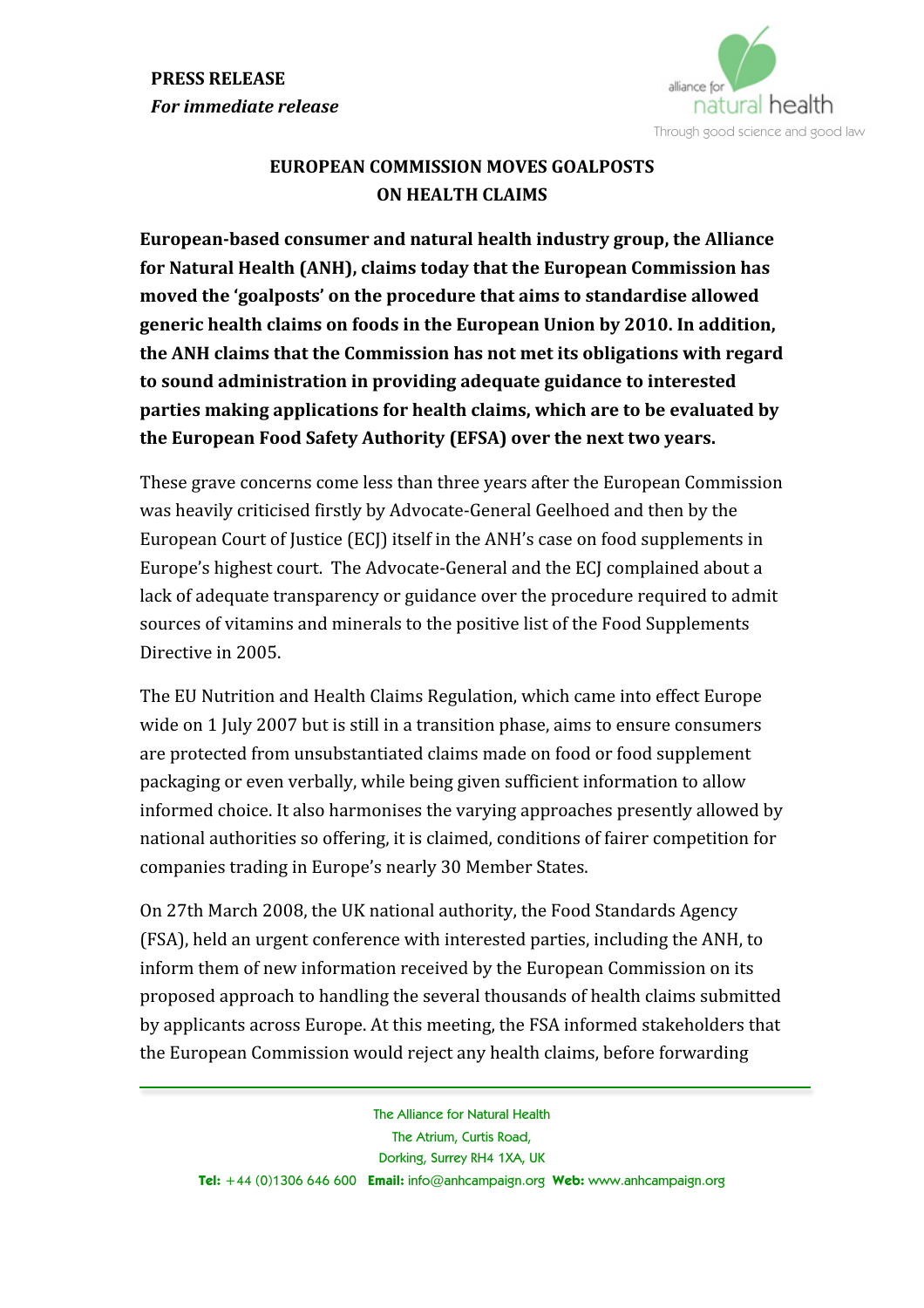them
to
EFSA
for
evaluation,
that
did
not
rely
on
human
studies
as
primary substantiating
evidence.

Dr
Robert
Verkerk,
Executive
&
Scientific
Director
of
the
ANH,
said, *"Guidance*  from the Commission on how to complete applications for Article 13 health claims was very limited and non-transparent. Now the applications are in, suddenly the *Commission
seems
to
have
found
a
way
of
culling
huge
numbers
of
claims.

It's
very*  much another case of Geelhoed's black box. Moving the goalposts is not acceptable if it's being done primarily as a means of making the European institutions' job *more
manageable"*.

The
ANH
has
today
submitted
to
the
FSA,
at
the
FSA's
request,
detailed comments
on
a
wide
range
of
problems
emanating
from
the
Commission's
newly indicated
approach.
It
includes
the
fact
that
the
Commission
seems
to
wish
to exclude
evidence
from
authoritative
bodies
such
as
the
World
Health Organization.

Meleni
Aldridge,
Development
Manager
for
the
ANH,
commented,
"*This Regulation
is
meant
to
help
consumers,
not
make
life
for
them
more
confusing.
If the
Commission's
approach
isn't
altered,
there's
the
real
possibility
that
consumers*  will be thrown into the dark with the only health claims allowed being those that *have
become
accepted
over
decades,
such
as
calcium
for
bone
health.
This
is nonsense,
especially
given
that
the
main
nutritional
problems
associated
with
bone health
in
western
countries
have
recently
been
shown
to
be
the
result
of
an
excess*  of calcium in the diet and a deficiency of other nutrients, notably magnesium and *vitamin
D.*"

The
ANH
has
asked
the
FSA
to
establish
under
what
legal
basis
the
Commission has
been
able
to
now
reject
health
claims
applications
based
on
evidence
from representative
animal
or *in
vitro*models.
Importantly,
it
may
not
be
ethically acceptable
to
carry
out
certain
types
of
study
on
humans
and,
ironically,
animal studies have, historically, been pivotal to the elucidation of health relationships associated
with
licensed
drugs.

ENDS.